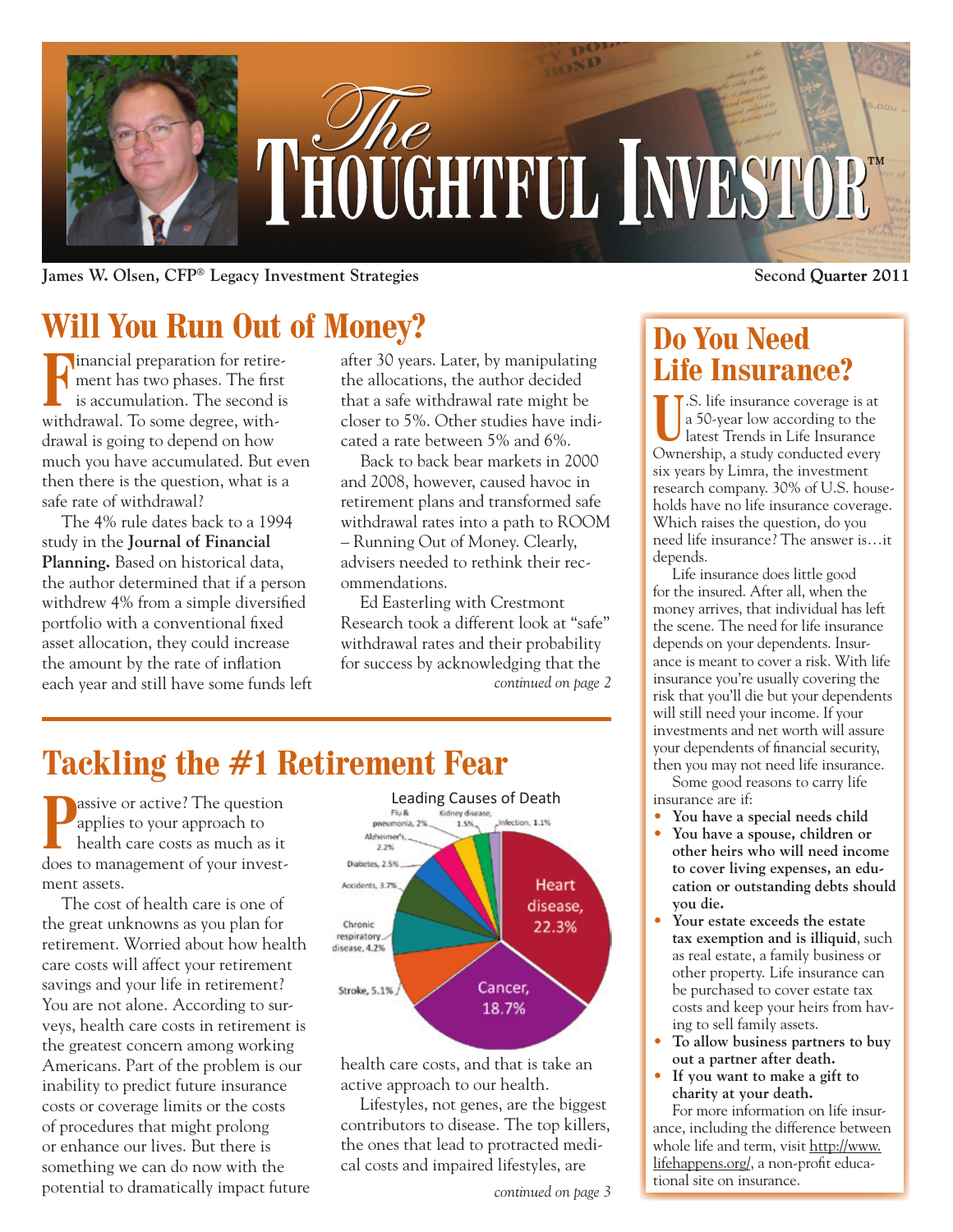## **Will You Run Out of Money?** *— continued from page 1*

market delivers returns in "chunks, not streams." Over the lifetime of an investor, secular bull and secular bear cycles will occur. At what point these cycles occur in the investor's lifetime, whether during accumulation or withdrawal, has a dramatic impact on the likelihood that a portfolio will last through retirement.

The most significant fact determining future returns, according to Easterling, is the level of valuation at the time of retirement, as measured by the Price/Earnings (P/E) ratio. Low P/E ratios indicate the market has room move higher, increasing the value of the portfolio. High P/E ratios indicate market tops and the potential for the onset of a secular bear market. To test safe withdrawal levels, he divided historical performance of the U.S. stock market since 1900 into five quintiles.

- All 30 year periods that started with P/Es of 18.7 or higher
- All 30 year periods with P/Es from 15.1 to 18.6
- All 30 year periods with P/Es from 12.2 to 15.0
- All 30 year periods with P/Es from 10.4 to 12.1
- All 30-year periods with P/Es from 5.3 to 10.3

Then Easterling looked at the probability of success of 4 and 5% withdrawal rates in each of these historical periods. Naturally, returns for each 30-year period are unique, but the use of these quintiles provides a means of viewing the probability of exceeding safe withdrawal levels.\*

#### **2011 Is A Scond Quintile Year**

Standard and Poors has forecast that the S&P 500 PE ratio will fall to just above 16 by the end of 2011, putting the market squarely in the 2nd quintile. What does this mean for you as an investor? When P/E started at higher levels historically, the stock market was positioned for below-average returns. That dictates a conservative approach

|                                         |                              | 4% withdrawal rate     |                              |                                           | 5% withdrawal rate     |                              |                                           |
|-----------------------------------------|------------------------------|------------------------|------------------------------|-------------------------------------------|------------------------|------------------------------|-------------------------------------------|
| <b>Starting P/E</b><br><b>Quintiles</b> | <b>Starting</b><br>P/E Range | <b>Success</b><br>Rate | Average<br><b>Ending \$s</b> | Avg. Years<br><b>Before</b><br>out of \$s | <b>Success</b><br>Rate | Average<br><b>Ending \$s</b> | Avg. Years<br><b>Before</b><br>out of \$s |
| Top 20%                                 | 18.7                         | 76%                    | \$2,555,842                  | 27.3                                      | 41%                    | \$(1,141,148)                | 21.8                                      |
| 2 <sup>nd</sup> 20%                     | 15.1 to 18.6                 | 100%                   | 5,517,179                    | N/A                                       | 75%                    | 1,624,058                    | 22.0                                      |
| 3rd 20%                                 | 12.2 to 14.9                 | 100%                   | 7,009,735                    | N/A                                       | 69%                    | 4,421,662                    | 24                                        |
| 4 <sup>th</sup> 20%                     | 10.4 to 12.0                 | 100%                   | 10,779,456                   | N/A                                       | 94%                    | 8,175,391                    | 26.0                                      |
| Bottom 20%                              | Below 10.4                   | 100%                   | 9,317,929                    | N/A                                       | 100%                   | 6,889,885                    | N/A                                       |
| All periods                             | 14.4 avg.                    | 95%                    | 6,980,717                    | 27.3                                      | 75%                    | 3,930,573                    | 22.6                                      |

**Safe Withdrawal Rate from \$1 Million Stock Market Portfolio\* Withdrawal Plus Inflation: 30-year periods since 1900**

to planning withdrawal levels. You can't afford to draw down your capital in the early years of retirement.

If you want to be able to withdraw 5% or more to sustain your lifestyle during retirement, you need to pursue a more actively managed portfolio that seeks higher return investments. Because these investments have higher risk characteristics, active management is essential to seek to control that risk. Remember your goal is to avoid the ROOM…running out of money.

A second caveat with respect to planning safe withdrawal rates is that life happens. We can't always control financial demands. Included with your financial plan for retirement need to be tools to control the risk of one family member's circumstances impoverishing the surviving family members, a disaster threatening your financial security, or other potential threats.

#### **Include Flexibility**

Flexibility is as important in retirement as it is in life. While your goal may be to have 4% of your savings available to you each year, it doesn't hurt to have contingency plans in place. If one year brings higher than anticipated expenses, can you reduce spending next year to make up the difference?

You may find yourself much richer than you anticipated as you near the end of life. There's no reason not to enjoy those funds rather than keeping locked within your previous safe withdrawal level.

*Interested in exploring what your safe withdrawal level is and how much you might have available to you in retirement. Let's set up a time to talk!*

*All investments carry risk. There can be no assurance that an active approach to investing will protect a portfolio from loss of capital.*



*Flexibility in your spending requirements allows you to adjust withdrawal rates to current market realities.*

<sup>\*</sup> Stay Out of the ROOM: An Excerpt from Probable Outcomes: Secular Stock Market Insights, Ed Easterling, ©Crestmont Research.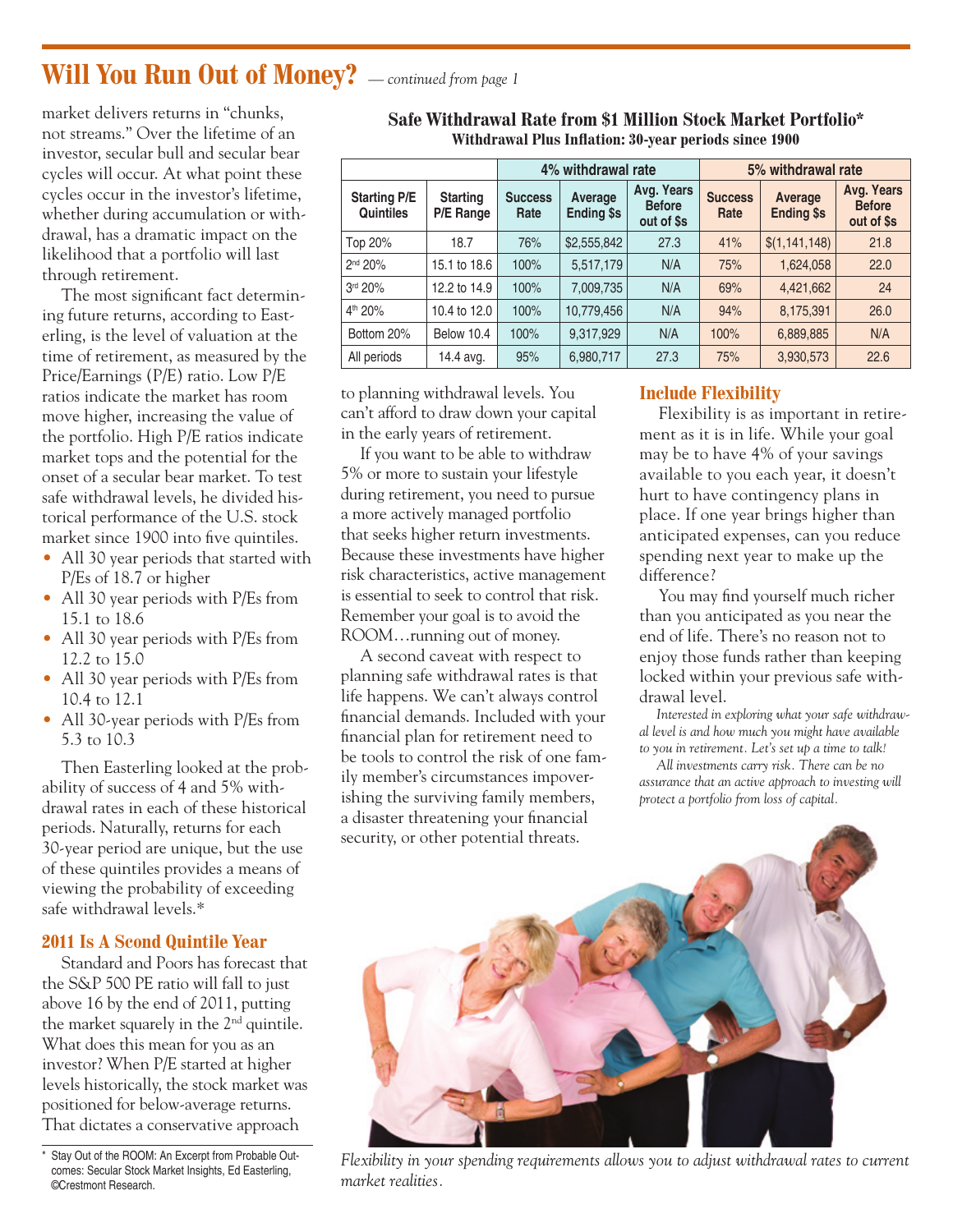## **Questions to Ask Before You Consider Moving Assets to Another Adviser**

**A** fact of life every adviser faces is<br>the knowledge that our clients<br>regularly receive solicitations the knowledge that our clients from other advisers, money managers, brokers and investment companies. Some clients will leave to take advantage of those offers. What really hurts, however, is seeing former clients damaged by poor advice, or advice that does not take into consideration the client's situation. With that in mind, we present questions you should ask of any adviser who solicits your confidence and the management of your financial assets:

#### **What is the adviser's experience and how will your assets be managed?**

Don't just accept the adviser's word. Verify. Information on a Registered Investment Adviser can be found at http://www.adviserinfo.sec.gov. Information on brokerage firms and individual brokers can be found at http://www. finra.org/Investors/ToolsCalculators/BrokerCheck/. If the individual is not registered, it is a red flag. If the individual uses a particular investment approach, find out how long it has been in use and what the results are. Results too good to be true usually aren't.

#### **How will your assets be held?**

Ideally, your assets should be invested in a separate account in your name at a national custodian or brokerage firm. You should be able to independently verify the status of your account. Your adviser should have no access to funds in the account other than a preauthorized ability to withdraw periodic fees. If you do not have transparency, your risk increases. Deposits should never be made out to the adviser.

#### **How is the adviser compensated?**

Does that compensation present a possible conflict of interest? If the individual is paid to solicit your investment in a specific money manager or investment vehicle, is their advice unbiased and in your best interest?

#### **Has the adviser asked the right questions?**

Your adviser should understand what you want to accomplish and how a recommended investment fits with your financial situation. You don't want an adviser who is selling a solution without finding out what you need.

#### **Is the recommended investment appropriate for you?**

You know best what you need in terms of capital preservation, how much and when you will need income from your investments, liquidity, ability to pass on to heirs, etc. If the individual is not asking you about those needs, you need to ask those questions. Make certain you understand the answers and preferably have them in writing. Verbal promises and assurances are not enforceable in court.

#### **If the investment does not work out as anticipated, what is the individual's exit plan?**

Will they strive to protect your investment or are you on your own once you invest?

#### **How much will it cost to implement the new adviser's solution?**

If you are required to liquidate assets, what costs will be incurred liquidating those assets? This is particularly important when liquidating insurance products. Has the new adviser given any consideration to capturing dividends prior to selling assets? What will it cost to purchase recommended investments? Will those investments be liquid or will you have to commit to a holding period?

#### **And then, ask yourself why you are considering the new adviser.**

If you are dissatisfied with some aspect of our services, we would like an opportunity to talk to you about the issue before you make any changes. If your answer is because you like the individual, you want to help them out or you feel pressured to make the

change by the individual or another adviser, step back and give yourself time to reconsider your decision. Your first priority should be the safety and profitability of your assets. There will always be another opportunity to invest in the next greatest thing as long as you have not lost your assets on a poor decision.

## **Tackling the #1 Retirement Fear**

*continued from page 1*

directly influenced by lifestyle choices. Taking an active approach to preventing them can start with as little as three simple actions:

- 1. Quit smoking or don't start.
- 2. Eat fewer high fat foods and more fruits and vegetables.
- 3. Be more physically active.

In 2007-2008, the prevalence of obesity was 32.2% among adult men and 35.5% among adult women. This is the real killer. The fact that you are reading this newsletter is an indication that you are probably not among this number. Wealth and education are significant factors against obesity. But that doesn't mean your weight and health are all they could be. If you want to live a long, healthy life and avoid potentially devastating health care costs, take the three points above to heart and live them every day. Even by doing just one of these things, you will improve your health and reduce your risk of heart disease, cancer and stroke.

A healthier approach to your own life could also extend the life of your family pet. Recent studies show more than half of U.S. dogs and cats are now overweight or obese. Health problems caused by excess weight in pets mirrors that of their owners — diabetes, arthritis, kidney failure, high blood pressure and cancer, and significantly shorter lives than pets fed less over their lifetime. Health-oriented owners have healthier pets.